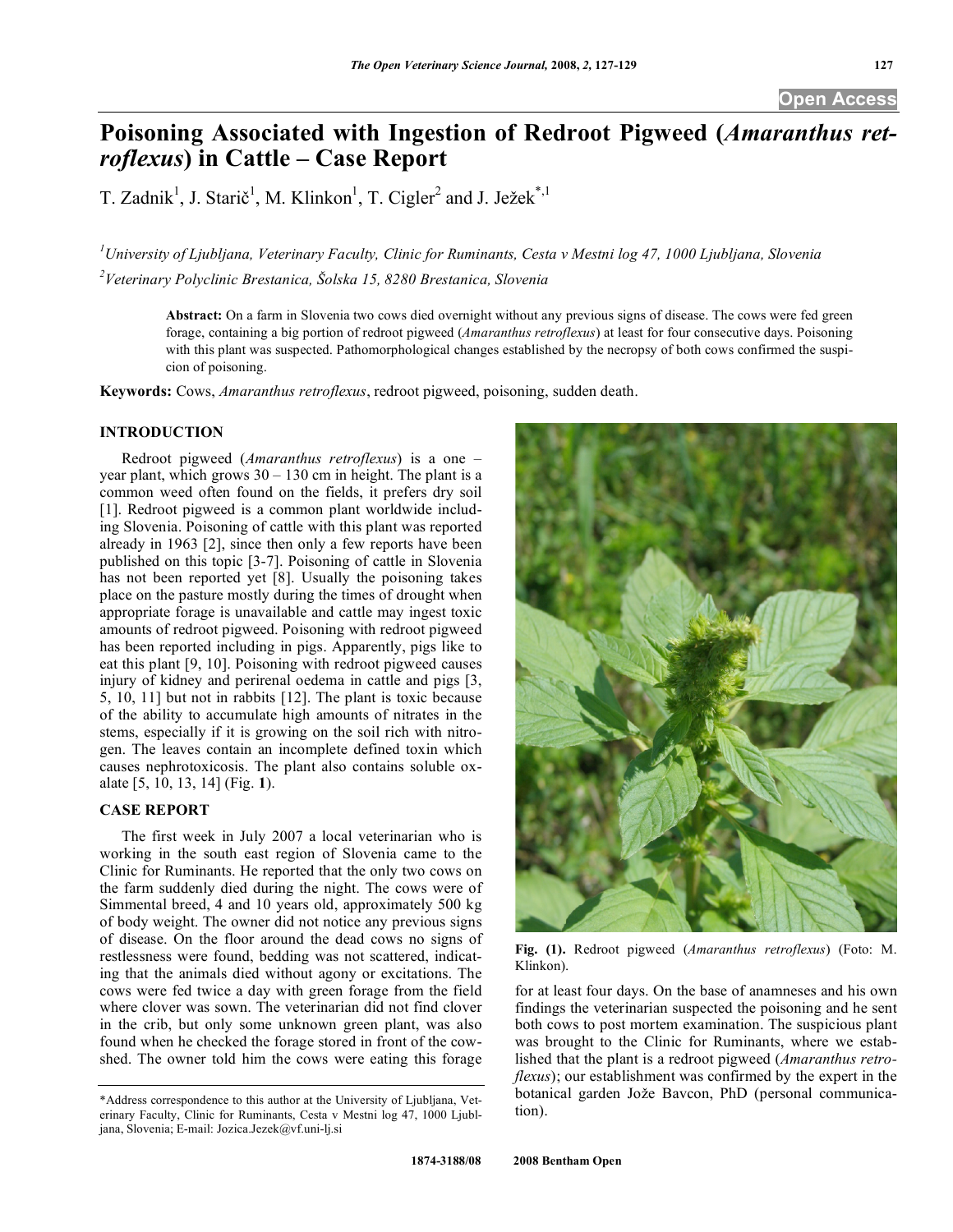Pathomorphological examination in both cows established hemorrhagic subcutaneous oedema on the abdomen and moderate rumen tympany. In fore stomachs green fibrous contents were found and in one of the cows ruminitis and obstipation of omasum were ascertained. The intestine of both cows was filled with gas. In both cows hyperaemia and oedema of lungs as dilatation of heart were established. In pericardium  $2 - 3$  dl of clear yellowish red fluid was found. The kidneys were swollen with perirenal oedema. Histopathology of kidney was not performed. The results of post mortem examination confirmed the suspicion of poisoning. The veterinarians from the Clinic for Ruminants visited the farm after this incident and took the precise anamnesis again. We established that the forage which was provided to the cows contained at least 80% of redroot pigweed. The cows were getting smaller amounts (approximately 10 kg per meal) of this forage but when the owner saw they liked to eat it she gave them more, and at least 20 kg were fed in the evening, prior to death the next morning.

#### **DISCUSSION**

 Before sudden death the cows in this case were fed with green forage which contained a big portion of redroot pigweed for at least four days. In that period there was enough moisture so the plants were growing fast and the redroot pigweed overgrew the field sown with clover. It is known that redroot pigweed is a strong competitor and can supplant other plants [1]. The time from exposure to the poisoning of cows was similar to the other reports [3, 5]. The cows in this case died suddenly without any clinical signs of disease. The Spearman [4] also reported that the cattle were found dead on the pasture. Other authors reported about clinical signs like posterior incoordination, weakness, trembling of the muscles of the hind limbs, depression, diarrhoea and extensive ventral subcutaneous oedema. The death followed in 1 – 14 days after onset of clinical signs. In the blood samples of affected animals increased concentrations of urea, creatinine and activity of CPK (creatine phosphokinase) were established [3, 5-7]. Similar clinical signs were reported in poisoned pigs [9] and in poisoned cattle with *Amaranthus hybridus* in South Africa [15]. The redroot pigweed is able to accumulate a high level of nitrate and can be toxic to the kidneys especially when grazed fresh on the field [16]. Clinical signs described in nitrate poisoning are different from the signs established by redroot pigweed poisoning. In nitrate poisoning the nitrate is reduced to nitrite in the rumen. Nitrite converts haemoglobin to methaemoglobin, causing the brown discoloration of mucus membranes and blood. In acute cases clinical signs appear  $2 - 6$  hours after intake of food containing high level of nitrate. Signs include polypnoea, dyspnoea, tachycardia, abdominal pain, tympany, diarrhoea and frequent urinating. Muscle tremor, weakness, intolerance to exercise, convulsions, and death is possible in just few hours [17, 18]. The cows in our case died without convulsions, what was established also in the report by Sperman (1989) [4]; this is not typical for poisoning with nitrate.

 Gross pathomorphological examination of both cows established haemorrhagic subcutaneous oedema in abdominal region, perirenal oedema and fluid in pericardium in our case. The established pathomorphological changes agree with findings of other authors. In cows that died due to

redroot pigweed poisoning they found increased quantity of fluid in body cavities, subcutaneous oedemas and petechial haemorrhages on serous surfaces. Perirenal oedema, swollen kidneys with petechial haemorrhages were also established, histopathological necrosis of tubules was ascertained [3, 5-7, 11], and similar changes were established also in pigs [9]. Pathomorphological changes in poisoning with redroot pigweed are different from changes appearing in poisoning with nitrate. Changes in nitrate poisoning include brown coloured blood and tissues, cardiac haemorrhage, poor clotting of blood and pulmonary congestion. Frequently, overload of forestomachs, hyperaemia of mucosal membranes of alimentary tract, hyperaemia of lungs sometimes with interstitial emphysema, and fluid in pericardium are found [16-18].

 On the basis of case history; the cows were fed by forage containing a lot of redroot pigweed for at least 4 days, the evening prior to death they got a bigger quantity (at least 20 kg) of this forage. Due to the results of postmortem examination which agreed with findings of other authors we are of the opinion that the cows died because of poisoning with redroot pigweed.

#### **CONCLUSIONS**

 This is the first case of poisoning of cattle with *Amaranthus retroflexus* reported in Slovenia. Poisoning with this plant is probably caused by the combination of unknown nephrotoxic agent, nitrate and oxalate. Different species of *Amaranthus* are used as ornamental or forage plants but *Amaranthus retroflexus* is a common weed also in Slovenia, and due to lack of knowledge in people it is possible that more cases of poisoning of cattle will occur in the future.

#### **ACKNOWLEDGEMENTS**

 The authors acknowledge the expert in botanical garden Jože Bavcon (PhD) for his help in the determination of poisoning plant redroot pigweed.

#### **REFERENCES**

- [1] Šarić T. Atlas korova 100 najvažnijih vrsta korovskih biljaka u Jugoslaviji. 3rd ed. Sarajevo, Svjetlost 1989; pp. 8-9.
- [2] Egyed M, Miller A. Nitrate poisoning in cattle due to feeding on *Amaranthus retroflexus*. Refu Vet 1963; 20: 167-9.
- [3] Stuart BP, Nicholson SS, Smith JB. Perirenal oedema and toxic nephrosis in cattle associated with ingestion of pigweed. J Am Vet Med Assoc 1975; 167(10): 949-50.
- [4] Spearman G. Redroot pigweed toxicosis in cattle. Can Vet J 1989; 30: 255-6.
- [5] Casteel SW, Johnson GC, Miller MA, *et al*. *Amaranthus retroflexus* (Redroot pigweed) poisoning in cattle. J Am Vet Med Assoc 1994; 204(7): 1068-70.
- [6] Torres MB, Kommers GD, Dantas AF, de Barros CL. Redroot pigweed (*Amaranthus retroflexus*) poisoning of cattle in southern Brazil. Vet Hum Toxicol 1997; 39(2): 94-6.
- [7] Kerr LA, Kelch WJ. Pigweed (*Amaranthus retroflexus*) toxicosis in cattle. Vet Hum Toxicol 1998; 40(4): 216-8.
- [8] Gregorović V. Bolezni in zdravstveno varstvo prežvekovalcev; organske, presnovne in deficitarne bolezni, 4<sup>th</sup> ed., Ljubljana, Univerza v Ljubljani, Veterinarska fakulteta 1992: pp. 633-4.
- [9] Salyi G, Molnar T, Ratz F. Renal injury caused by feeding redroot pigweed (*Amaranthus retroflexus*) in swine. Case report. Magy Allator Lap 1996; 51(10): 603-6.
- [10] Osweiler GD, Buck WB, Bicknell EJ. Production of perirenal oedema in swine with *Amaranthus retroflexus*. Am J Vet Res 1969; 148: 1525-31.
- [11] Jeppesen QE. Bovine perirenal disease associated with pigweed. J Am Vet Med Assoc 1966; 149(1): 22.